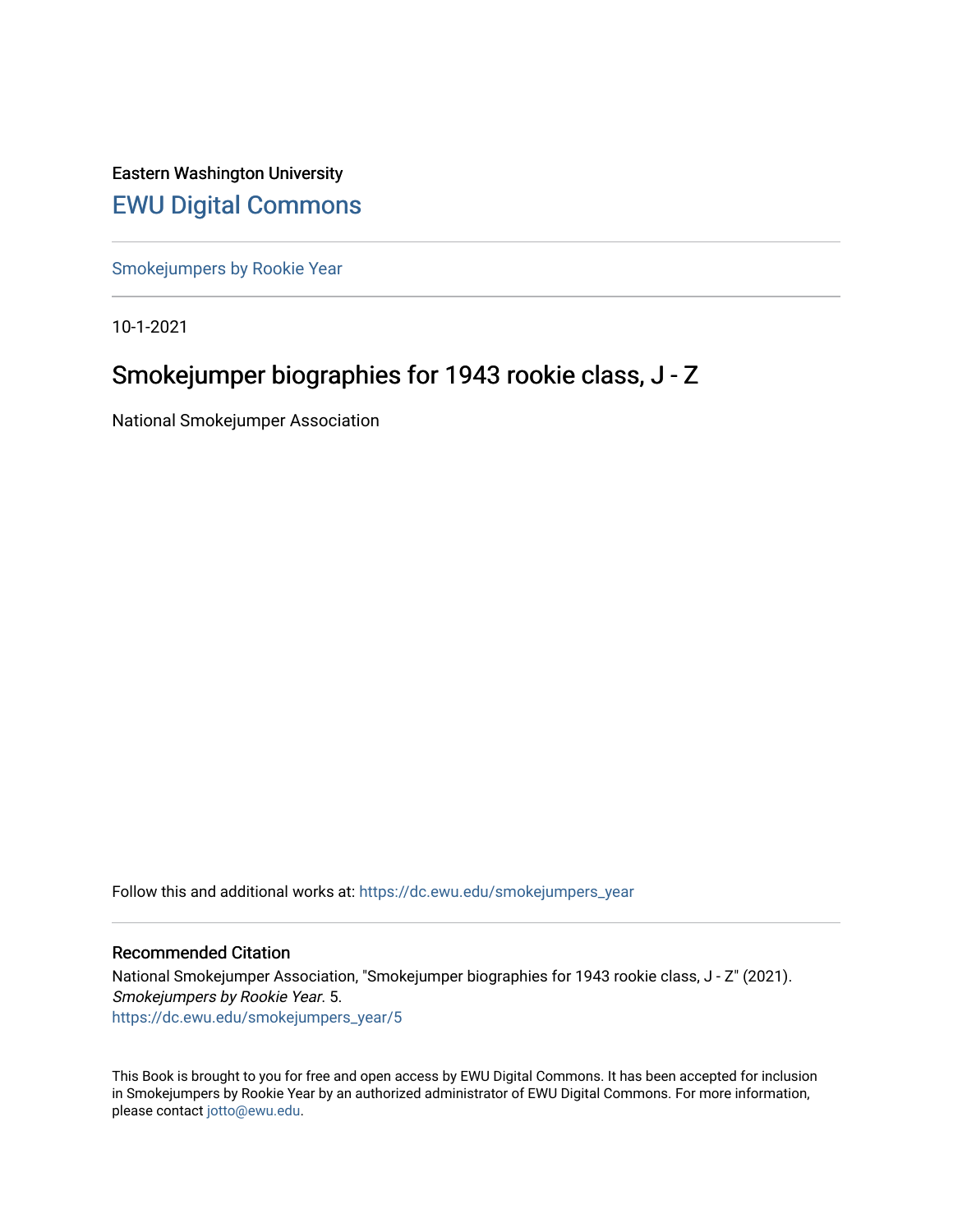### **1943 Smokejumper Rookies**

Jansen—Zimmerman

### **Gus Irwin Janzen** (Cave Junction '43)

 Gus died September 25, 2011, in Okeene, Oklahoma. He was born February 5, 1920, in Newton, KS. Gus went through schools in Corn, OK, and graduated from Corn H.S. and joined the Mennonite Church. He was going to Southwestern State College in Weatherford when he was drafted into the CPS program.

 Gus jumped the 1943-44 seasons as part of the small crew at Cave Junction, Oregon. He made a total of 23 training and fire jumps.

 After the war, Gus went into the custom wheat harvesting business in the Okeene area that took him from Oklahoma to Montana. He was a member of the Okeene Mennonite Brethren Church and was active in Mennonite charitable efforts. Gus was inducted in the Blaine County Hall of Fame in 1998.He was involved in the career for 40 years before developing the family farm in partnership with his three sons.

### **Howard Paul Jernigan** (Missoula '43)

 Paul died March 3, 2013. He was born in 1919 and was a member of the Quakers Church. Paul was drafted into the Civilian Public Service in 1941 from Greensboro, N.C. His first camp was Camp 19 at Buck Creek, N.C., where he fought fires and did park maintenance. From there he went to CPS-103 at Seeley Lake, MT, to be trained as a smokejumper. He only jumped the 1943 season and got a single fire jump.

 Paul remembers a practice jump where Frank Derry yanked him back into the plane. Paul's static line had come undone, and the wind had wrapped it around his neck. "Above the roar of the motor I heard some choice Frank Derry words, then felt a kick on my backside which got me out the door. That evening Frank Derry called an emergency safety meeting. He talked long and loud about the necessary attention and care due static lines if we wanted to survive as smokejumpers. All sixty of us knew why the meeting was held."

 Paul finished his service at Camp 108 near Gatlinburg, TN, where he fought fires and maintained the park. He was discharged in 1943.

 Paul graduated with his bachelor's degree from Guiford College in Greensboro, NC, and his master's from Appalachian State University. He was a school Principal in the Mecklenburg School District for 33 years retiring in 1982.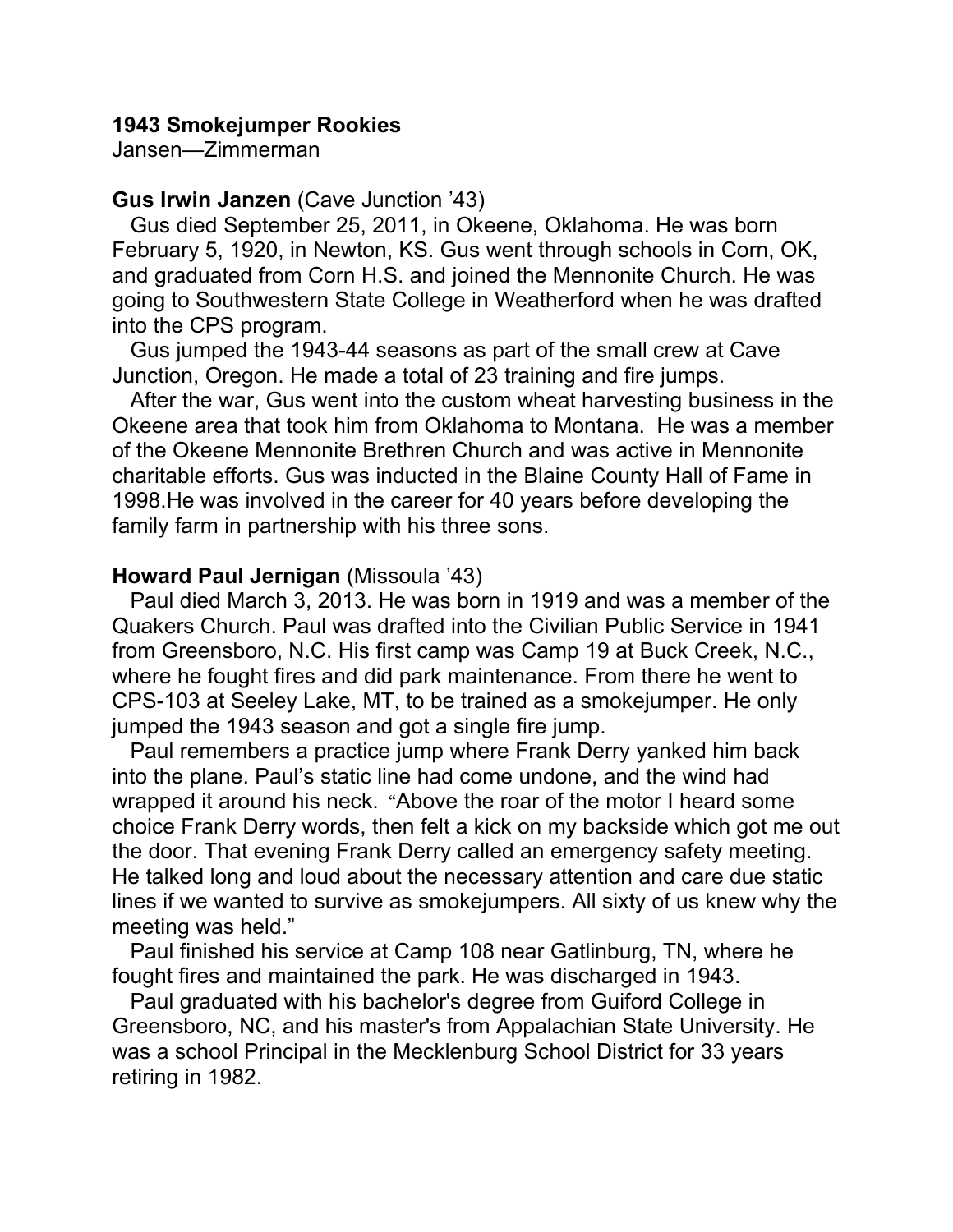## **Stewart S. "Lloyd" Johnson (McCall '43)**

 Lloyd, 101, died September 19, 2017, in Fruitland, Idaho. He was born June 2, 1916. His parents were early McCall pioneers.

 He graduated from McCall H.S. and attended the University of Utah and the University of Idaho. Lloyd was an avid outdoorsman and, at age seven, was proclaimed the "world's smallest ski jumper" at the McCall Winter Carnival. He was active in skiing until age 90 and was instrumental in promoting Sun Valley and skiing in Idaho.

 Lloyd worked for the USFS for many years and was the original smokejumper at McCall when the base was established in 1943. He jumped at McCall 1943-53 and has been recognized nationally as the oldest living smokejumper until his passing. Of smokejumping he said, "We never lost a fire because we got on them early."

 In 1954 Lloyd move to Fruitland where he was the owner of a Westcott Oil distributorship until his retirement. After retirement, he managed the New Plymouth Cenex Farm Center for ten years.

 Lloyd was a Pioneer Smokejumper and one of the founding fathers of the profession.

### **Albert Wesley Kern** (Missoula '43)

 Wes, 45, died November 21, 1962, and was born January 3, 1917. He was drafted into the Civilian Public Service in 1941 from Springtown, Arkansas, where he was a farmer. His first assignment was to Camp 7 at Magnolia, Arkansas, which was run by the Brethren Church and dealt in soil conservation work.

 From there Wes, went to Camp 103 and was among the first group of CPS men to train as smokejumpers. He jumped at Missoula 1943-44 before transferring to Cave Junction for the 1945 season. He is buried at Coffelt Cemetery in Mason Valley, Arkansas.

### **Norman F. Kriebel Jr.** (Missoula'43)

 Norman, 86, of Bryn Mawr, Pennsylvania, a retired CIA agent, died of pulmonary fibrosis December 14, 2004, at his home. He was born July 15, 1918, in Lansdale, Pennsylvania. He grew up in Amber, PA, and graduated from Wissahickon High School and earned a bachelor's degree from the University of Pennsylvania. Norman entered Civilian Public Service in 1941 and was among the first group of CPS men to be trained as smokejumpers in 1943.

 In 1945 he was recruited by the Federal Communications Commission in Washington. Two years later, he joined the newly created Central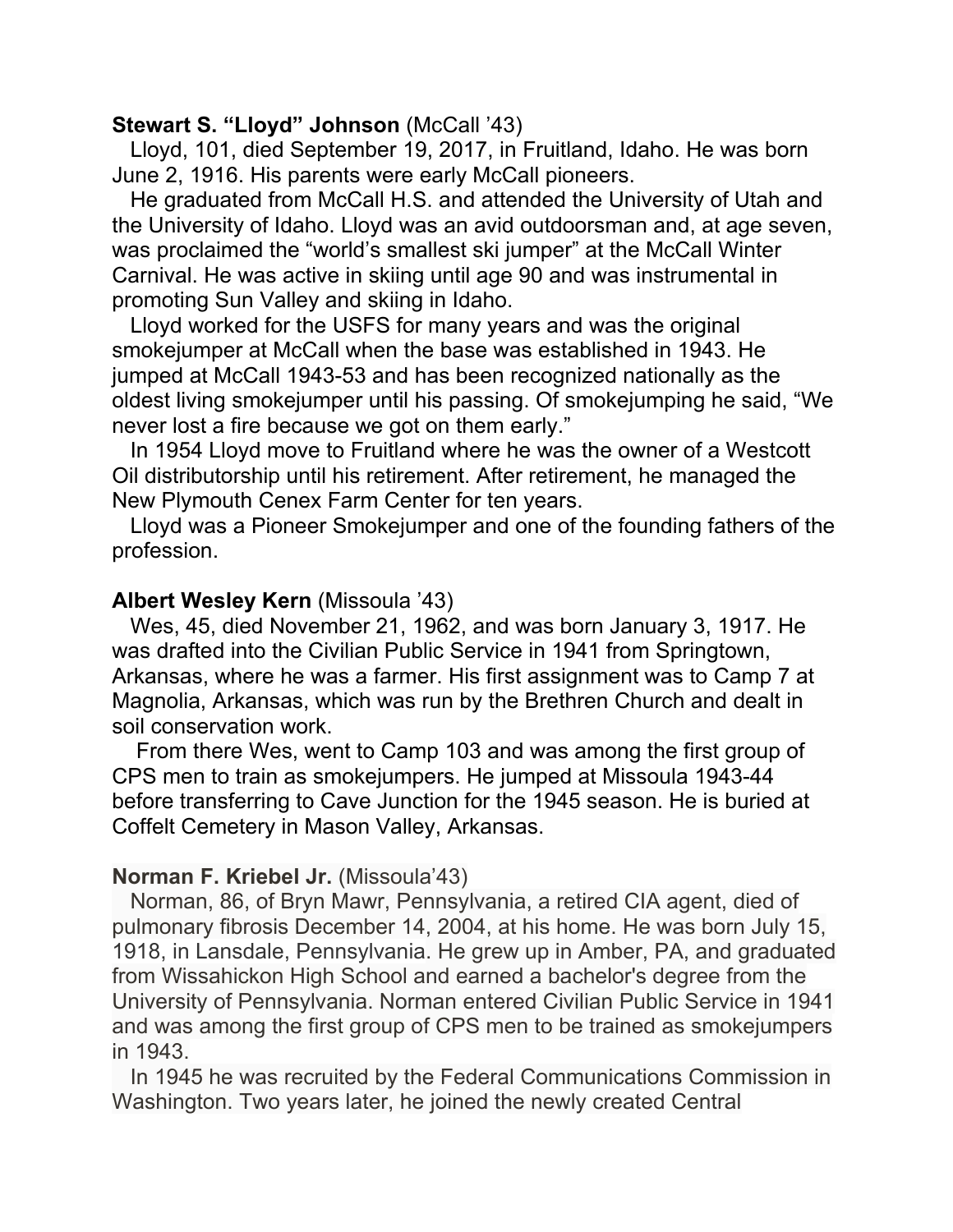Intelligence Agency as a technical information specialist. Later in his career he served as an agency bureau chief in Tokyo, Cyprus and then in London. He retired in 1975 and moved to Villanova, Pennsylvania and then to Bryn Mawr where he is buried in the Church of the Redeemer Cemetery.

### **Milton Charles Lamm** (Missoula '43)

 Milt, 96, died March 12, 2015, in Ramah, Colorado. He was born in Ramah, October 26, 1918, and was a farmer when he entered Civilian Public Service in 1942. Milt was among the first group of CPS men trained as smokejumpers and he jumped the 1943-44 seasons. He said he lost an eye during the winter of 1944 and worked at the base during the 1945 season but not as a jumper.

 He was discharged in 1946 and returned to Ramah where he grew wheat and raised cattle on his 880-acre ranch. Milt is buried in the Ramah Cemetery.

### **William S. Laughlin** (Cave Junction '43)

 Bill died April 6, 2001. He was raised in Oregon where his father taught at Willamette University. After high school he worked as a patrolman for two Oregon State Parks. In 1938 he went with a Smithsonian field group to Alaska to study pre-historic migration. He and another person located a site where, in 1974, they discovered tools seven to nine thousand years old.

 Bill graduated from Willamette University and continued graduate studies at Bryn Mawr College.

 After entering Civilian Public Service, he arrived at Camp 103 at Seeley Lake, MT. in the spring of 1943. There, in addition to regular smokejumper skills, he was trained by Frank Derry in parachute rigging and repair as well as spotter training. Bill then went to the Redwood Ranger Station in Cave Junction, Oregon, where he jumped for two seasons finishing with 34 total jumps.

 Bill returned to do graduate work at Harvard spending much time in the Aleutians doing anthropometric measurements for his Ph.D. thesis. After graduation from Harvard, he taught at the University of Oregon (1949-55), Univ. of Wisconsin (1955-69) and the Univ. of Connecticut (1969-90).

### **Tedford P. Lewis** (Missoula '43)

 Tedford died November 20, 2007, in Webster Groves, Missouri. He was one of the original CPS-103 jumpers. He taught at the American University of Beirut in 1947-48 and traveled extensively in the Middle East before returning home to Webster where he started a construction business.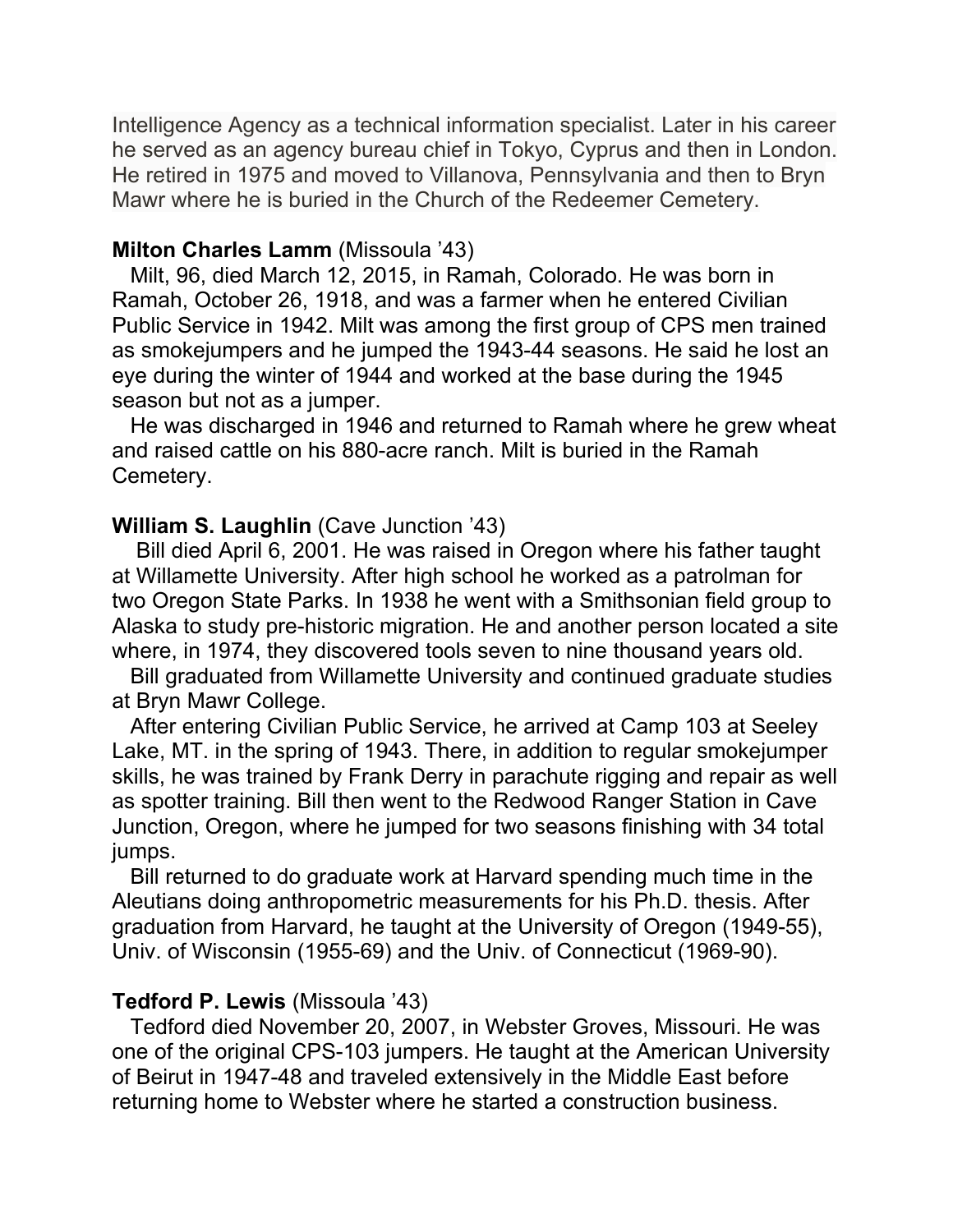Tedford and his wife, Margaret, were leaders in local chapters of international peace organizations, including the American Friends Service Committee, War Resisters League, and Fellowship of Reconciliation.

 They have been active members of the Religious Society of Friends (Quakers). Tedford was a founder of the World Community Center and gave generous support to causes that helped refugees and disadvantaged people around the world.

#### **Dr. Amos R. Little** (Missoula '43)

 Dr. Little, 93, died June 22, 2010, in Helena, Montana. He received his bachelor's degree from Dartmouth and his medical degree from Johns Hopkins University in 1942.

 Bud served with the US Army Air Force, Air Rescue Service and received his parachute training at Missoula in 1943. In 1944 he parachuted to the 11,000-foot crash site of a B-17 and provided medical attention to four surviving crewmembers. At the time, it was listed as the highest parachute landing on record.

 After the war Bud settled in Helena and practiced medicine there from 1946-78. He was active in International Skiing and served as the vice president of the International Ski Federation from 1970-88.

#### **Alan Burton McRae** (Missoula '43)

 Alan, 87, died December 26, 2006, in Berkeley, California. He was born November 16, 1919, in Seattle, Washington and was a member of the Congregational Christian Church. Alan was living in Chicago when he registered for the draft and entered Civilian Public Service in 1942.

 He was among the first group of CPS men who trained as smokejumpers. A note from his daughter says that he was "injured quite severely during training." This seems to explain why Alan was released from CPS in December 1943. His employment after the war is listed as construction manager and he was a builder in Chicago and Langley, Washington. He is buried in the Langley Woodman Cemetery on Langley Island, WA.

#### **Sheldon H. Mills** (Missoula '43)

 Sheldon, 81, died July 31, 1998. He was born July 2, 1917, in Douglas, North Dakota. He grew up on a farm near Bellaire, Michigan. Sheldon was one of six children. His father was a traveling evangelist and "was seldom home."

 Sheldon graduated from Bellaire H.S. in 1935 and went to work on a farm for \$1.00 a day which he did for three years. When a friend offered to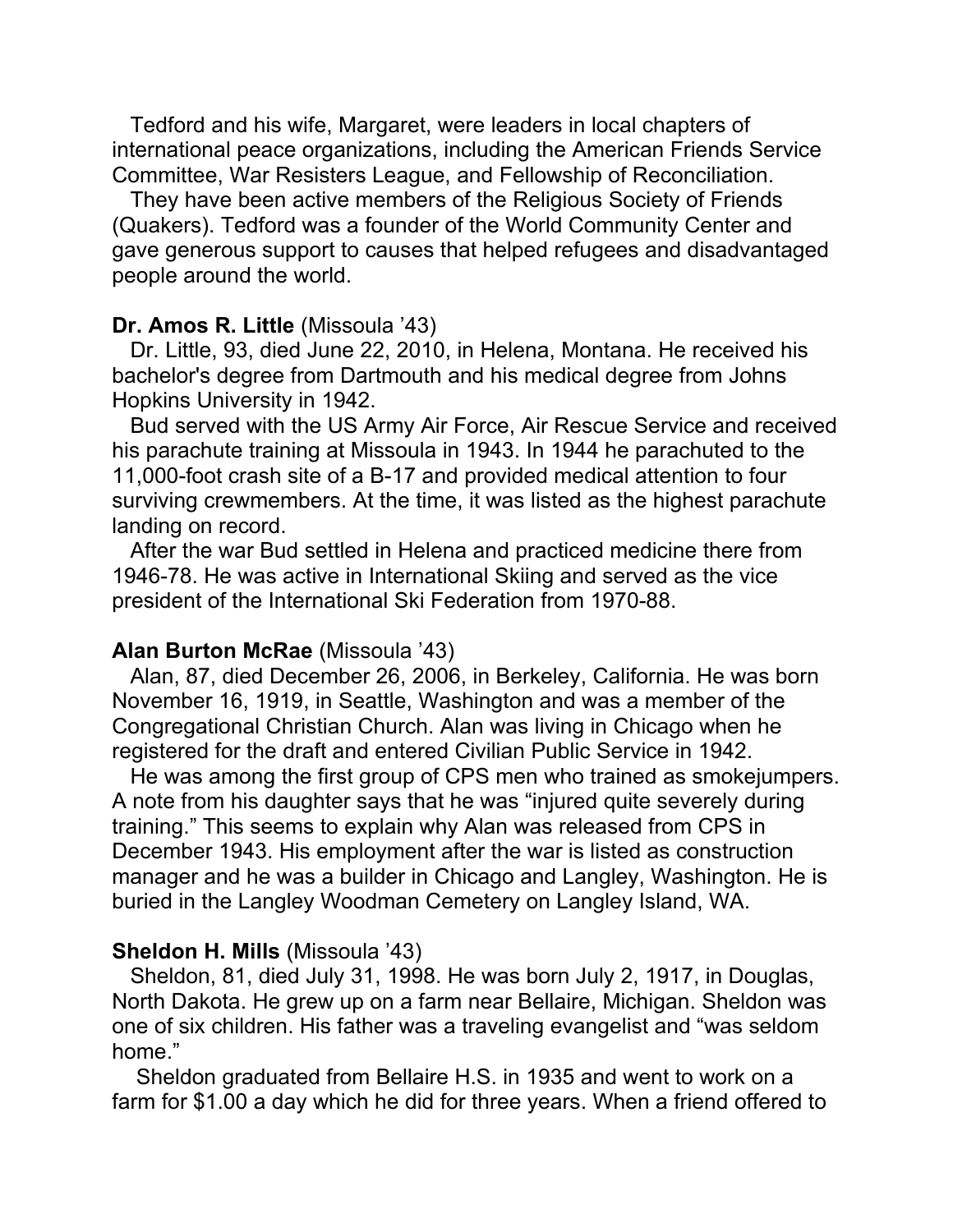pay college tuition, he went to Albion College in Michigan where he graduated with hopes of becoming a high school teacher and track coach.

 He ended up with the CPS-103 smokejumper unit at Nine Mile and, after training, spent the first two seasons at Moose Creek R.S. Sheldon was injured will falling a snag on a work project, was unconscientious for five days and spent six weeks in the hospital before returning to jumping. He was one of the few CPS jumpers to jump all three seasons of the program jumping 1943-45.

 After the war he returned to Bellaire and started a 33-year teaching career. "I was active in teacher organizations, working for such things as teach tenure and the right to bargain collectively." Sheldon retired in 1979 and worked on his small farm.

### **Harry Arteemas Mishler** (Missoula '43)

 Harry "Bub" Mishler, 84, died May 3, 2001, in Portland, Oregon. He was born February 18, 1917, in Hubbard, Oregon, and was raised in Sheridan, Oregon. Bub was a Mennonite and entered Civilian Public Service in 1943. He was one of the first group of CPS men to be trained as smokejumpers and jumped all three years of the program.

 Bub, who worked as a logger before entering CPS, returned to that profession after the war. He moved to Portland in 1949 and worked as a glazier until his retirement.

### **Allen J. "Hoot" Moyer** (Missoula '43)

 Allen died December 20, 1990, in Deer Creek, Oklahoma. His grandfather was a Mennonite pastor and brought the Moyer family to Oklahoma in 1901. Allen was born on the family farm December 6, 1917. He attended school in Deer Creek and played football, participated in band and FFA activities.

 Allen attended Northern Oklahoma Jr. College and later transferred to Bethel College in Kansas. After the war he intended to get his college degree, but his father was disabled in a farming accident and Allen had to take over the farm. However, all three of his sons were able to graduate from college.

 He was one of the few Civilian Public Service Smokejumper to jump all three years the CPS jumpers handled operations out of Missoula.

 Allen served on local school boards and was involved in raising sheep in the Deer Creek area. He was a member of the Mennonite Church and served on the board of director of his local church. His wife said that his time with the smokejumper unit was the highlight of his life.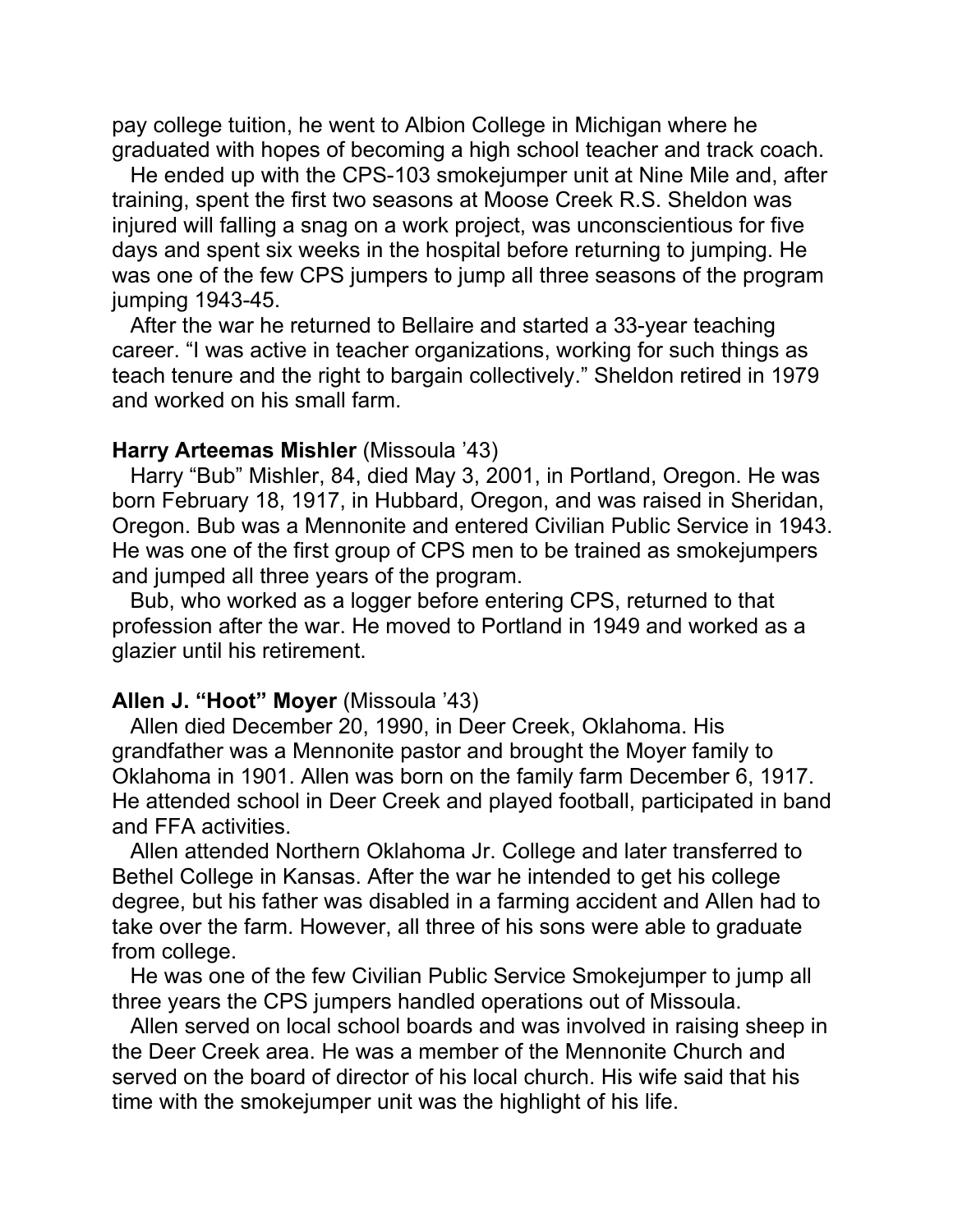#### **James Asa Mundell** (Missoula '43)

 Asa died April 19, 2008. He lived in Lafayette, Oregon. Asa was born February 14,1922 in the family home in Pinkstaff, IL.

 He grew up in Colorado, the son of an itinerant minister. After two years at Kansas Wesleyan University, he was drafted in 1942 and reported to a CPS Camp at Downey, Idaho.

 In 1943 he was accepted to the smokejumper unit in Missoula where he jumped that season. After the war, he finished his degree at Kansas Wesleyan and then graduated from the Iliff School of Theology in Denver.

 Asa pastored many churches in Oregon, worked for the headquarter office of United Methodist Churches and retired from the ministry in 1987.

 In 1993 Asa wrote and published "Static Lines and Canopies," a collection of remembrances of the CPS-103 Smokejumpers who kept the project alive during WWII.

### **William Edgar Nafziger Jr.** (Missoula '43)

 Ed, 90, died September 16, 2008, in Ephrata, Washington. He was born on December 12, 1917, near Springfield, Missouri. He was a Mennonite and entered Civilian Public Service in 1942 and was among the first group of CPS men trained as smokejumpers. Ed jumped at Missoula 1943-44 and at McCall in 1945 and had 29 jumps according to his records.

 After the war Ed changed professions and moved from farming into education and earned his master's degree from Seattle Pacific University. He was fascinated by geology and led 38 hiking tours through the Grand Canyon. Ed was a student of the Bible and was involved in the Bible Science Association and the Ephrata First Baptist Church. He is buried at the Ephrata Cemetery.

#### **Roy Edward Nussbaum** (Missoula '43)

 Roy, 92, died October 8, 2008, at the LuAnn Nursing Home in Nappanee, Indiana. He was born May 31, 1916, in Wakarusa, Indiana. Roy was a 1934 graduate of Wakarusa High School.

 As a member of one of the Peace Churches during WWII, he elected alternative service and in 1943-45 he became one of the CPS (Civilian Public Service) smokejumpers.

 Roy was a carpenter and retired from Terry Horein Builders and lived most of his life in the Granger, Indiana area. He was a member of the United States Badminton association and enjoyed and played badminton tournaments all over the United States. He enjoyed all sports, especially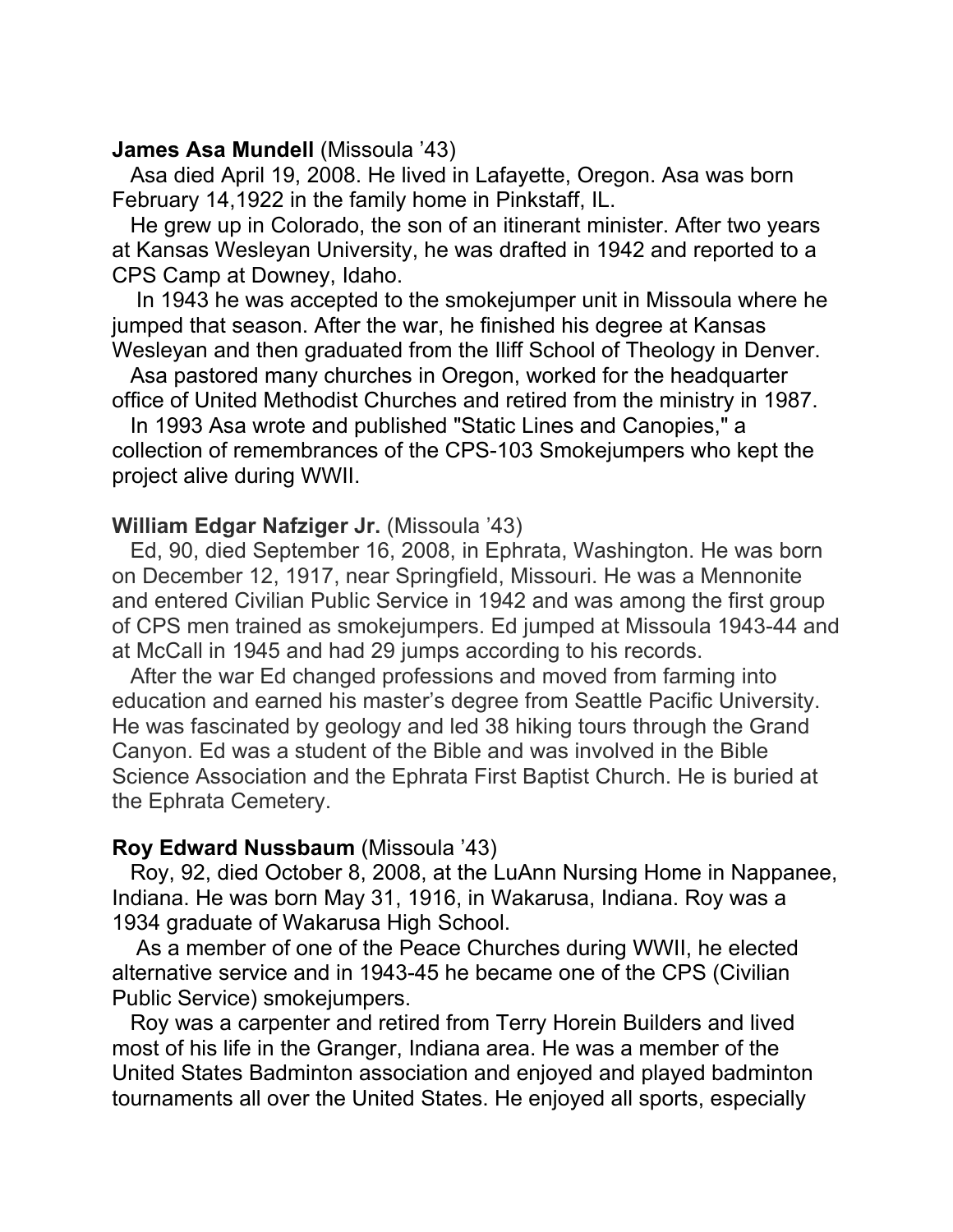Notre Dame basketball. Roy is buried at the Olive Cemetery in Wakarusa, Indiana.

### **Bertel John Olin** (Missoula '43)

 Bertel, 56, died September 27, 1974, in Jackson, Oregon. He was born April 29, 1918, in Chinook, Washington. He was a member of the Lutheran Church and drafted into Civilian Public Service in 1942 from Eugene, Oregon. His occupation at that time was listed as groundsman.

Bertel served in Camp 21 at Cascades Locks, Oregon, before reporting to Camp 103 to be trained as a smokejumper. He was among the first CPS men to be trained as smokejumpers. Bertel jumped one season before returning to Camp 21 where he was discharged in 1945. He was married to his wife, Betty, in 1947.

### **Oliver W. Petty** (Missoula '43)

 Oliver, 99, died April 6, 2014, in Albany, Oregon. He was born June 9, 1914, on a farm near Creswell, Oregon. Oliver graduated from Creswell HS in 1931 and worked for four years before enrolling in Eugene Bible College. After attending Eugene Bible College, he graduated from Oregon State with a degree in forestry management in 1940.

 He was a conscientious objector during WWII and was in the first group of COs to train as smokejumpers in 1943. After his seven training jumps, he was stationed at Basin Creek and then at Big Prairie Ranger Station. His second and third years were spent at Nine Mile and was discharged on November 15, 1945. He jumped all three years of the CPS-103 program and finished with 39 jumps.

 Oliver was a beekeeper after the war and established Fairview Apiaries also known as Gibson Hill Honey Farm. He was ahead of his times in the field and was instrumental in convincing farmers to rent bees to improve their crop yields. Oliver was a member of the American Beekeepers Assoc. for over 60 years and extensively traveled abroad.

### **Clarence Elwood Quay** (Missoula '43)

 Clarence, 99, died in Bridgewater, Virginia, on September 12, 2015. He was born August 11, 1916, in Spring City, Pennsylvania. In high school he participated in Track & Field and worked a lot on the family farm. He registered for the draft on October 16, 1940, when he was working for Bethlehem Steel where he had worked for five years. He received a draft deferment due to his skills at Bethlehem Steel.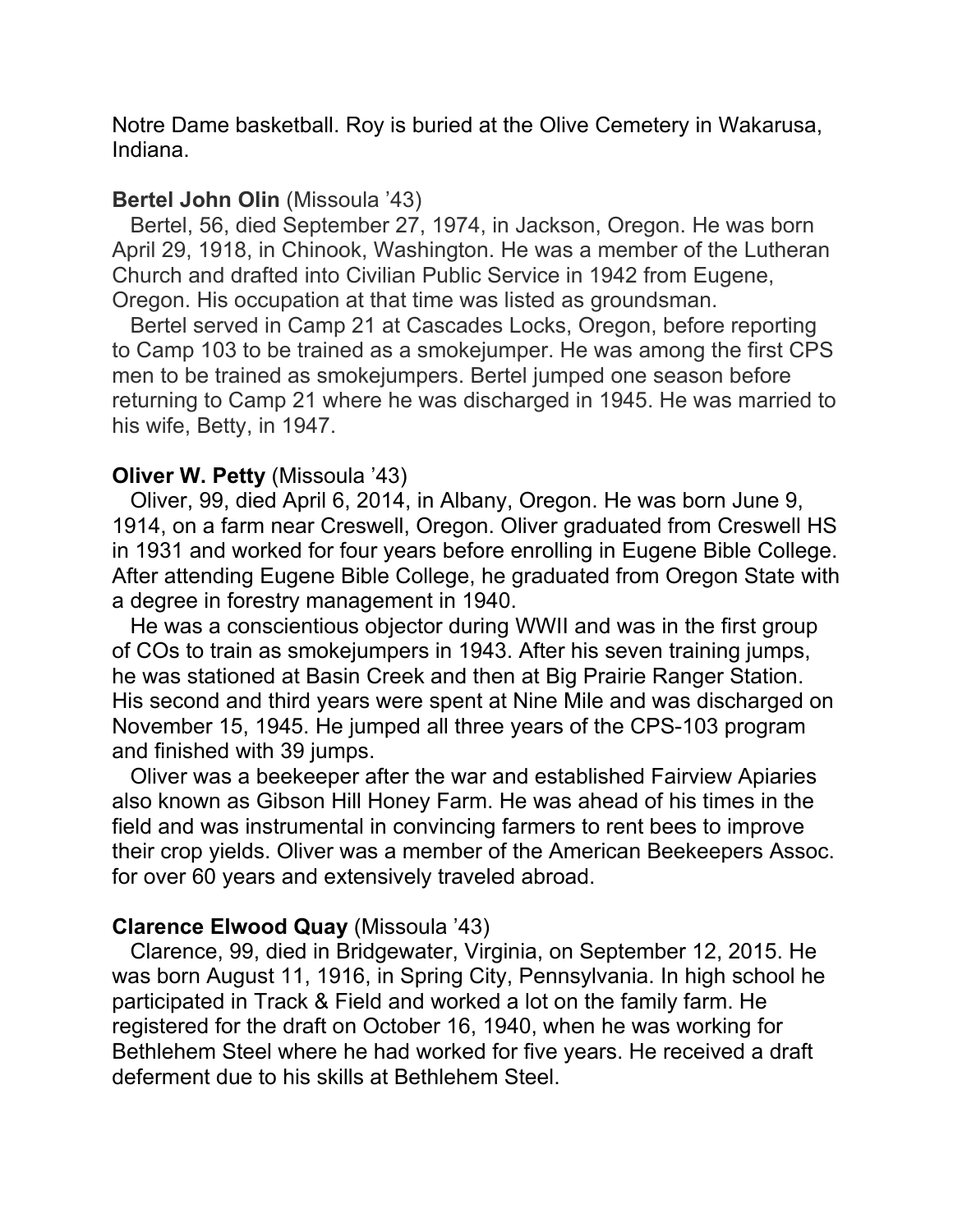Clarence was drafted into Civilian Public Service and, after working at several camps, was one of the 62 CPS men selected for the initial CPS-103 smokejumper group. "Ten days after arriving at Camp Paxon, I made my first parachute jump at 11:00 a.m. with Eagle parachute #535. The training was concise. No question too small to be answered. There was a strong emphasis on safety. October 5, 1943, Louie Goosen and I jumped two fires. Worked one for until 10:00p.m. and handled the other the next day."

 When he was discharged in 1946, he returned to Bethlehem Steel but quit and did several jobs before entering the Church of the Brethren Bible School in Chicago. He graduated and went on to Bethany Bible Seminary where he earned his master's degree. Over the next 24 years, Clarence served four churches before retirement in 1981.

 "I appreciated the opportunity to be a smokejumper with CPS-103. Being part of a minority group, even with different background and religious beliefs, it is possible to share in a sincere and meaningful fellowship. My life was enriched because of the experience."

### **David Gordon Ratigan** (Missoula '43)

 David was born November 20,1925, in Missoula, Montana, where he lived his entire life except for a tour of duty in the military and a short teaching assignment in the Brady elementary and high school program in Brady, Montana.

 David started smokejumping in Missoula in 1943, five months before turning 18 years of age. The smokejumper program had difficulty hiring men in 1943 because those that were physically qualified and were 18 or older were recruited or drafted for military duty during WWII. Only five of the 59 experienced smokejumpers from 1940, 1941, and 1942 fires season returned for 1943. From the Civilian Public Service program, sixty-two Conscientious Objectors (CO) whose religious faiths prevented them from engaging in combat but who still wished to serve their country, were trained as smokejumpers. David was not a CO, but somehow, he was hired as a smokejumper even though he was 17 years of age. He had at least one fire jump in 1943, in Yellowstone National Park.

 After spending the 1943 summer as a smokejumper, and one month before turning 18, he enlisted in the U.S. Marine Corps on October 18, 1943, in an infantry battalion at Camp Elliott, San Diego, California. On May 13, 1945, he was wounded in action and discharged in January 1946. David returned to smokejumping at Missoula in 1946 and 1947. In 1946, he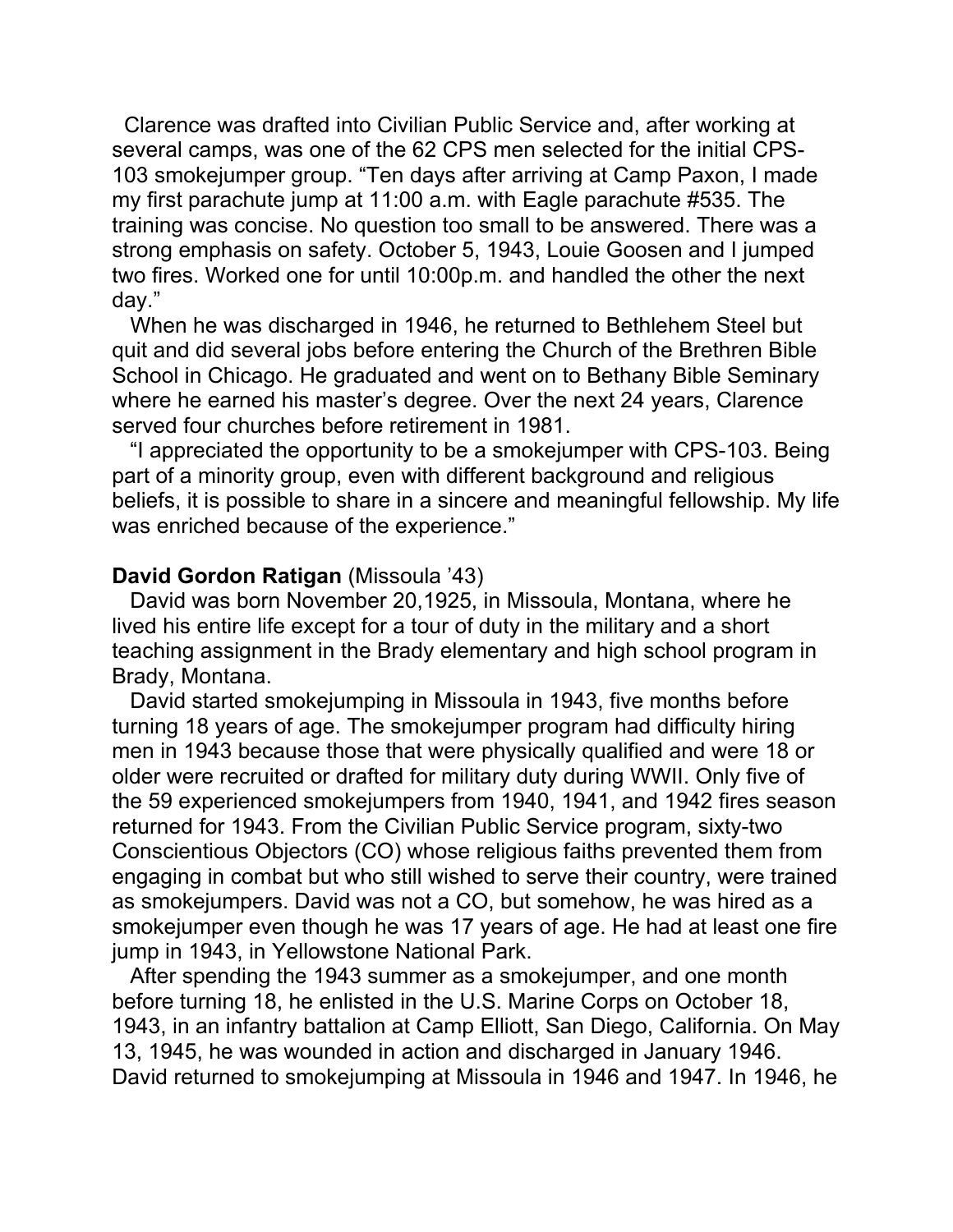had three practice and six fire jumps and in 1947, three practice and seven fire jumps.

 David married in 1948 and was a student for five years at the University of Montana, majoring in education. He and his wife had careers in education in Missoula and did not have children. David was also active in local politics running for local Ward Offices in Missoula. David died February 26, 1993, at the age of 67 from colon and pancreatic cancer. He is buried in Saint Mary Cemetery in Missoula, Montana.

#### **Leon H. Ratzlaff** (Missoula '43)

 Lee, 78, died May 20, 1998, in Henderson, Nebraska. He was born in Henderson October 31, 1919, with seven siblings on the family farm. Lee was a member of the Mennonite Church and graduated from Henderson H.S. before attending York College in Nebraska for a year. He then taught 15 months before he was drafted for service in World War II.

 Lee was at one camp before going to the CPS-103 smokejumper unit in Montana and was among the first CPS jumpers trained in 1943. He was one of the few CPS jumpers who jumped all three years of the program.

 Lee was worried about not qualifying for jumping due to his weight, which was close to the 135-pound minimum. Not taking any chances, he bought all the available rationed bananas – approximately five pounds of them – at a local grocery store and ate them before his final physical.

 After the war Lee returned to farming until 1954 when he could no longer afford to live from the income of the farm. Lee joined York Manufacturing as a truck driver delivering supplies all over the U.S. and Canada. In 1972 he became partially paralyzed from a fall from his truck.

 From Lee's wife, "By word and example, he encouraged his children to think and to make decisions for themselves. Thank God this was accomplished before he lost the ability effectively communicate. Lee saw himself as part of God's Kingdom and his contribution being that of a simple man with high ideals."

### **Richard "Dick" Frederick Rehfeldt** (Missoula '43)

 Dick was born November 5, 1921, in Chicago, Illinois. He was a forestry student in 1940 at Iowa State University, graduating later. Dick was a Conscious Objector of the Methodist faith, seeking exemption based on his religious beliefs for entering the military in WWII. He entered the Big Flats Civilian Public Service (CPS) Camp, Camp Number 046-01 on November 23, 1942. When he entered, he listed his occupation as forester. Big Flats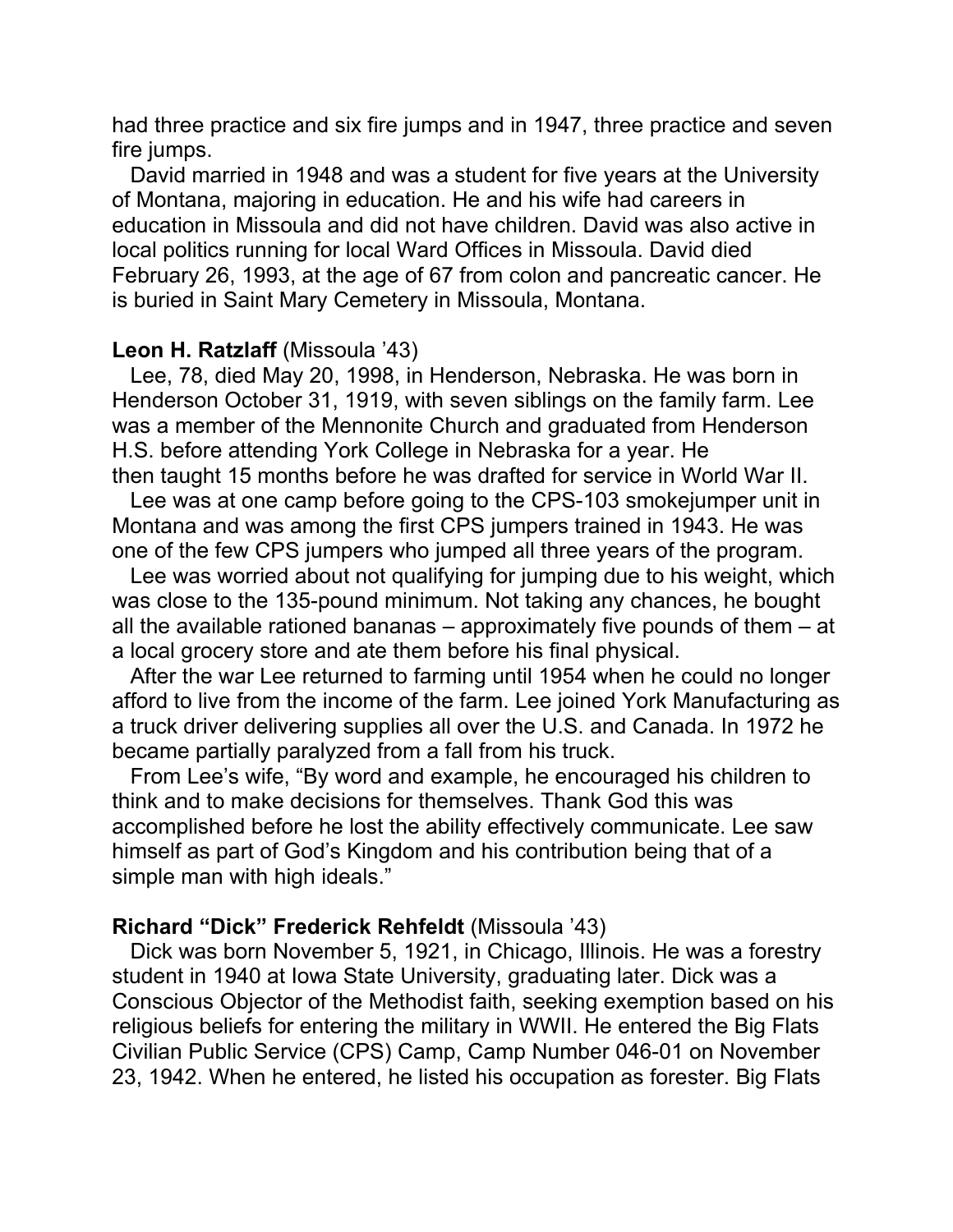was a USDA Soil Conservation Service sponsored camp with the primary mission being the prevention of soil erosion.

 When the Forest Service solicited CPS volunteers for smokejumper training, Dick volunteered, and he was selected for training in 1943. He continued as a smokejumper through 1945 making at least five fire jumps.

 Beginning in late 1945, veterans were being discharged from military duty and they were the primary work force taking the place of Conscientious Objectors in the 1946 smokejumper program. After smokejumping ended in 1945, Dick transferred to CPS Camp 108-01 in Gatlinburg, Tennessee. It was a national park service camp supporting the work of the Great Smoky Mountains National Park.

 In the summer of 1948, while a forestry student at Iowa State University, Dick was a lookout and fire guard on the Lewis & Clark NF in Montana. In the 1950's he was a fire control officer on the Apache Indian Reservation in Whiteriver, Arizona. By 1960, Dick transferred to the Bureau of Land Management in the Salem and southwest Oregon area. Upon retirement, his last residence was Central Point, Oregon except as a winter visitor to the Phoenix, Arizona area.

Dick died January 23, 1991, in Central Point, Oregon.

#### **D. Ellis Roberts** (Missoula '43)

 Ellis Roberts, 90, a physicist at the National Institute of Standards and Technology whose work in material testing helped develop the windows used on the space shuttle, died of kidney failure Oct. 19, 2009, at a nursing home in Newark, Del.

 He was a member of the CPS-103 jumpers and jumped all three years the program existed. Ellis graduated from the Oregon State University in 1951 with a degree in physics. He joined the NIST in 1953 and retired in 1997.

#### **Gerrit Andrew Rozeboom** (Cave Junction '43)

 Gerrit, 85, died May 18, 2003, in Martinez, California. He was born November 12, 1917, in Bowman, North Dakota. Gerrit was a Methodist and drafted into Civilian Public Service out of Sebastopol, California, in 1942. His occupation at that time was listed as being a farmer.

 He was assigned to Camp 21 in Cascade Locks, Oregon, before going to Camp 103 to be trained as a smokejumper. Gerrit was one of the 10 jumpers assigned to the new base in Region 6 at Cave Junction, Oregon. That group made 12 fire jumps on five fires that season. From there he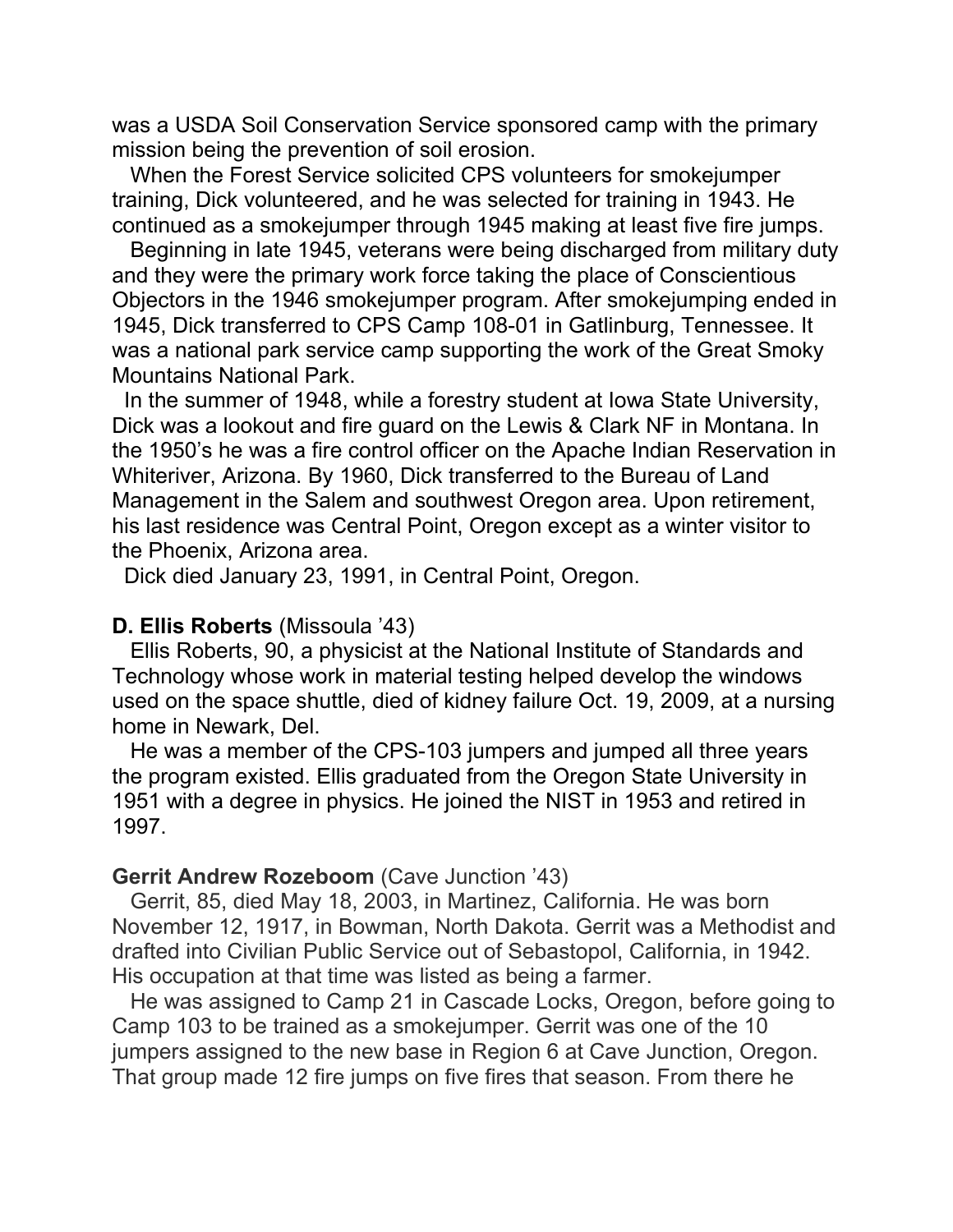went to Camp 27 in Tallahassee, Florida, to work on public health and hookworm elimination before being discharged in 1944.

### **Earl C. Schmidt** (Missoula '43)

 Earl, 94, died November 5, 2014, in Lancaster, PA. He was born in Harper, Kansas, February 13, 1920. Earl grew up in a Mennonite family and was drafted into Civilian Public Service in January 1942. He was in two camps before going to Camp Paxson at Seeley Lake in April 1943 to join the CPS-103 smokejumper unit. Earl jumped all three years of the program. After his release in 1946, he worked one trip on the United Relief ships taking cattle and horses to Poland.

 Earl worked 23 years for Musselman Canning in Biglerville, PA and followed that with 20 years as an insurance agent in the same area. He was active in the CPS smokejumper reunions at Oskaloosa, Iowa, in 2000, and later at Hungry Horse, MT.

 It was a letter from Earl that told of Wag Dodge introducing the "escape fire" during jumper training in 1943, years ahead of its use at Mann Gulch.

### **Warren C. Shaw** (Missoula '43)

 Warren died February 27, 2010, in Oklahoma City, Oklahoma. He was born December 15, 1921, on a family farm in Western Oklahoma and graduated from Hinton H.S. in 1940.

 He entered the CCC and learned surveying while working on several project with the Army Corps of Engineers on proposed dam sites in Arkansas and Oklahoma. As a member of the Brethren Church, he was drafted into the Civilian Public Service in 1942 and continued his work as a surveyor with the Soil Conservation Service.

 In the spring of 1943 Warren was among the first CPS people to be accepted to the smokejumper program and reported to Seeley Lake, MT. "I had never seen the mountains before, and I recall thinking that Missoula was the prettiest city that I had ever seen. When we arrived at Seeley Lake, it was beyond anything in my wildest dreams. Even the rich people in Oklahoma didn't have anything like this."

 Warren was stationed at Moose Creek R.S. "I jumped three or four fires that season. After the last one we were snowed bound at a deserted cabin with tree elk hunters whose plane could not get in to pick them and their elk up. Anyone who has not eaten elk stew for breakfast, lunch and dinner for three days can't imagine what they are missing."

 After his discharge in 1946, he returned to Oklahoma and worked the annual wheat harvest in the mid-west to Canada. In 1949 Warren returned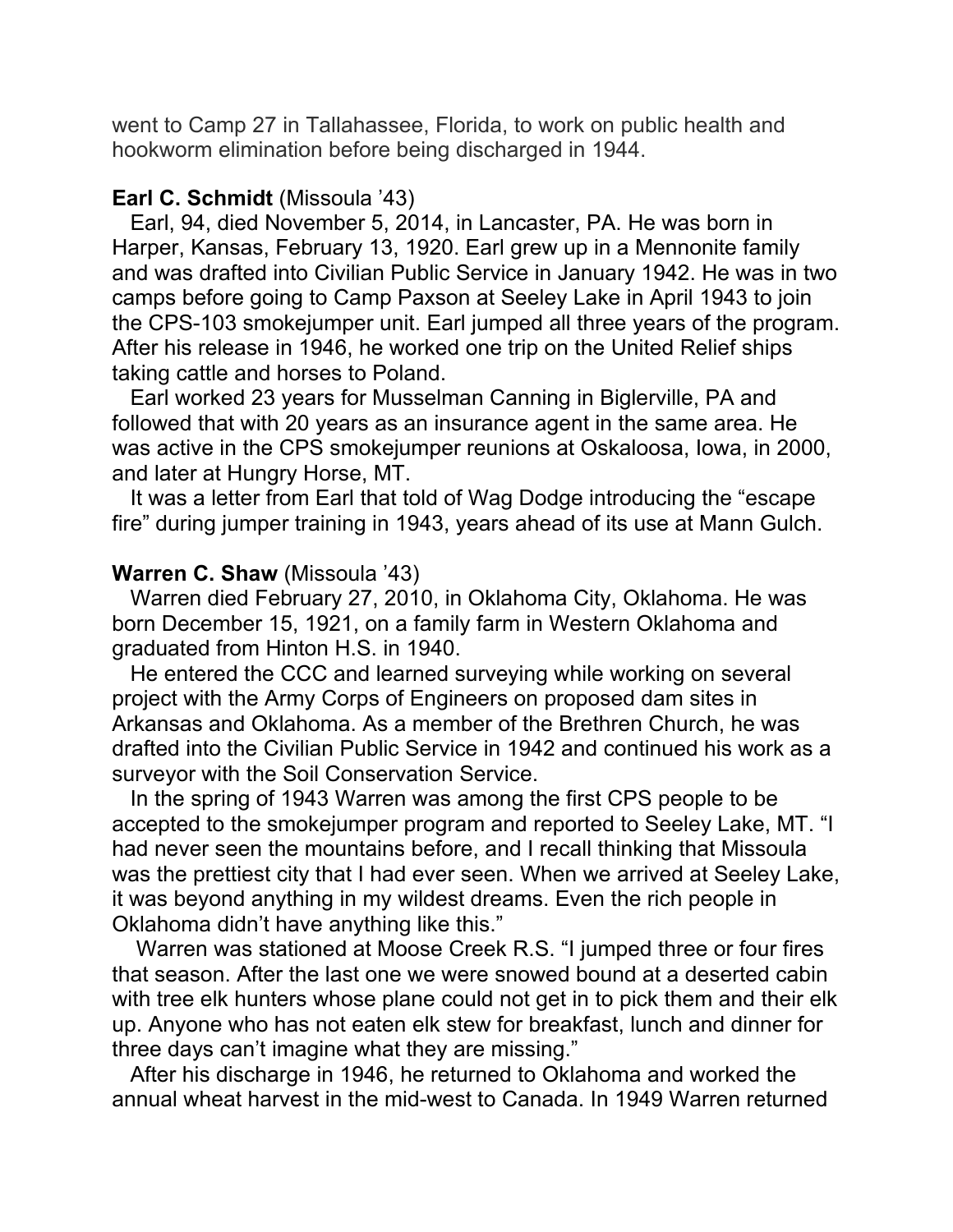to surveying with one of the largest firms in Oklahoma. One of his big jobs was as engineer/architect on the Will Rogers Airport in Oklahoma City.

 In 1966 he moved to the Oklahoma Highway Dept. where he was highly regarded as one of the top land surveyors in the state. Warren retired in 1985.

#### **Philip B. Stanley** (Missoula '43)

 Phil, 89, died November 7, 2008, in Polson, Montana. He was born April 19, 1919, in Kiafeng, Honan Province, China to missionary parents. They returned to the U.S. in 1927 when the living situation became dangerous due to battles between local war lords.

 Phil enrolled in a private school in New York, graduated, and entered Oberlin College but dropped out his second year. He was drafted into the Civilian Public Service in 1942.

 He fought fire and maintained trails in forests on the west coast. It was during this time he heard that the fledgling smokejumper program was having trouble getting and keeping able-bodied firefighters due to the demands of WWII.

 In October 1942 Phil wrote a letter to Axel Lindh, the head of Fire Control in Region One: "I occurred to me some three months ago that you might need men for your parachute firefighting corps, either for experimental purposes or to do the actual firefighting."

 As a result of his letter writing campaign to Region 1 and Washington, D.C., the CPS-103 smokejumper unit was started in May 1943. Some 225 conscientious objectors kept the smokejumper program going from 1943- 45. With many young men raised on farms in the mid-west, the group was known for their ability to work long and hard. Phil opened a photography store in Missoula after the war and eventually retired to Polson in 1990.

### **George Weir Stone** (Missoula '43)

 Weir, 94, of Elkhart, Indiana, died March 11, 2017. He was born in Elkhart May 19, 1922. Weir was a member of the Mennonite Church and drafted into the Civilian Public Service and was among the first CPS men to train as smokejumpers. He jumped the 1943-44 seasons at Missoula.

 After the war he returned to Elkhart where he was a supervisor for Elkhart Products (copper fittings) where he retired after 30 years. Weir was an avid gunsmith and hunter still hunting into his 90s. He owned and operated trap shooting ranges for more than 58 years. He and his wife, Rosa, celebrated their 72<sup>nd</sup> wedding anniversary prior to his death.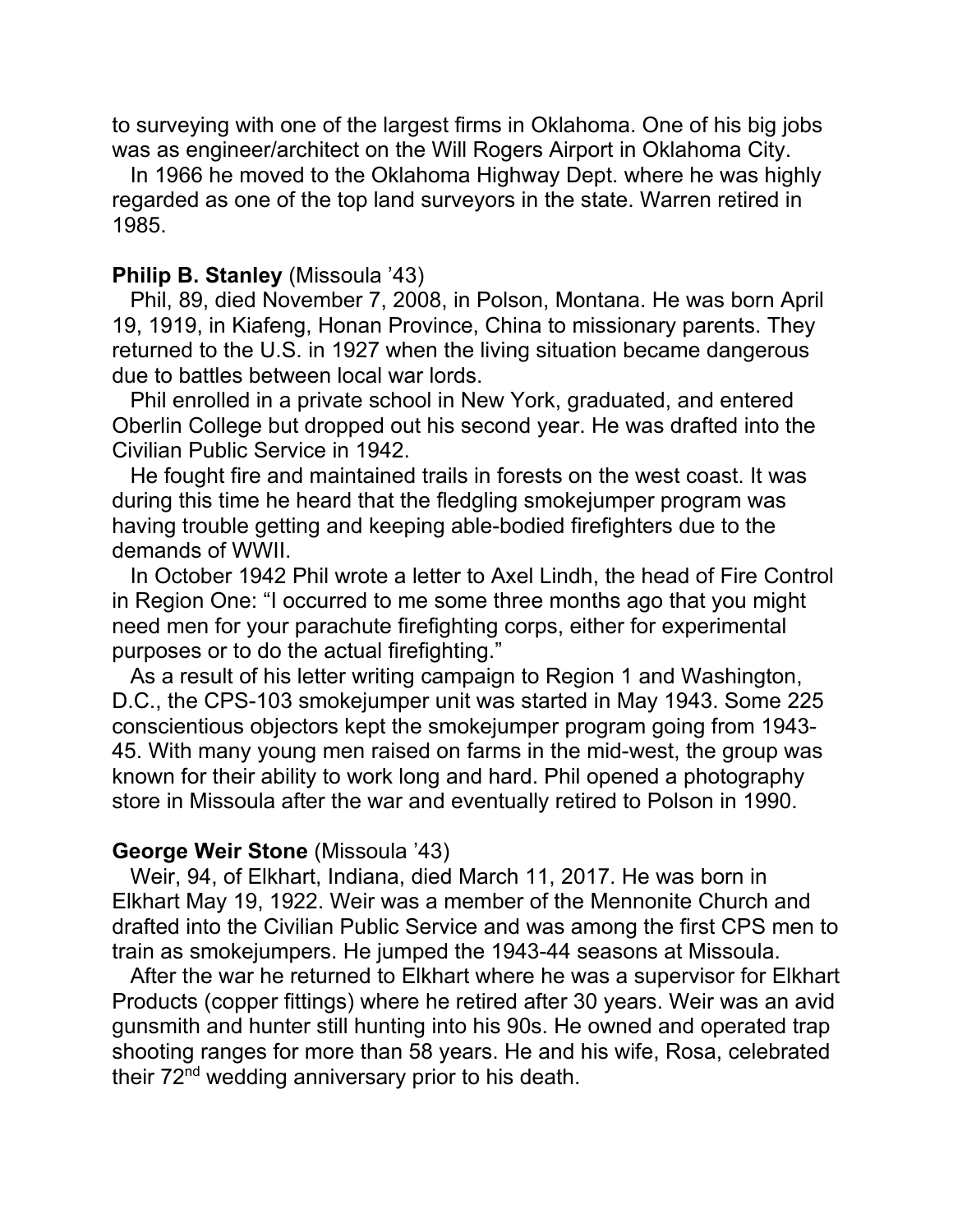### **Charles John Stucker** (Missoula '43)

 Charles, 82, died March 16, 1999, in Sun City, Arizona. He was born November 16, 1916, in Mahanoy City, Pennsylvania and was a member of the Evangelical & Reform Church. Charles was drafted into Civilian Public Service in 1941 and his occupation at that time was listed as Gas Service repairman. He served in camps in Maryland and California before reporting to Camp 103 to be trained as a smokejumper in 1943.

 Charles jumped the 1943 season and was discharged from CPS in 1944. He then enlisted in the Army in 1944 and was discharged in 1946. Very unusual among the CPA jumpers. No record available as to what he did after the war but married, had a son, and lived in Virginia and New Jersey.

He died while living at one of the Del Webb retirement cities in Arizona

### **Winton Howard Stucky** (Cave Junction '43)

 Winton died July 18, 1991, in Moundridge, Kansas. He was born August 3,1916, in a farmhouse near Moundridge. As a young man he was a good enough baseball player to be invited to spring training with the St. Louis Browns. A torn rotator cuff ended his baseball career.

 In 1934 he joined his father in the grocery business before moving to Needles, CA, to work for the railroad where he worked his way up to engineer.

 Winton was drafted into the Civilian Public Service in 1941 and was accepted into the first group of conscientious objectors to train as smokejumpers in 1943. After his training at Seeley Lake, MT, he was one of the first group of smokejumpers to staff the new base at Cave Junction, OR. He got three fire jumps that season before being injured.

 Following his discharge from CPS, he returned to Moundridge and continued in the grocery business retiring in 1977. After a long battle with cancer, he died in 1991.

# **Francis Keith Utterback (McCall '43)**

 Keith, 79, died April 24, 1997. He was born October 13, 1917, in Ottumwa, Iowa and was a member of the Brethren Church. He was drafted into Civilian Public Service in 1941 from Chicago where his occupation was listed as Stock Clerk. He worked at a camp in Michigan fighting fires and building roads before being sent to another camp in Waldport, Oregon, doing the same type of work.

 In 1943 he was selected for the CPS-103 smokejumper unit in Montana. After training he was sent to McCall for the initial season of that base where he made three fire jumps. In an unusual move for a CPS jumper, he left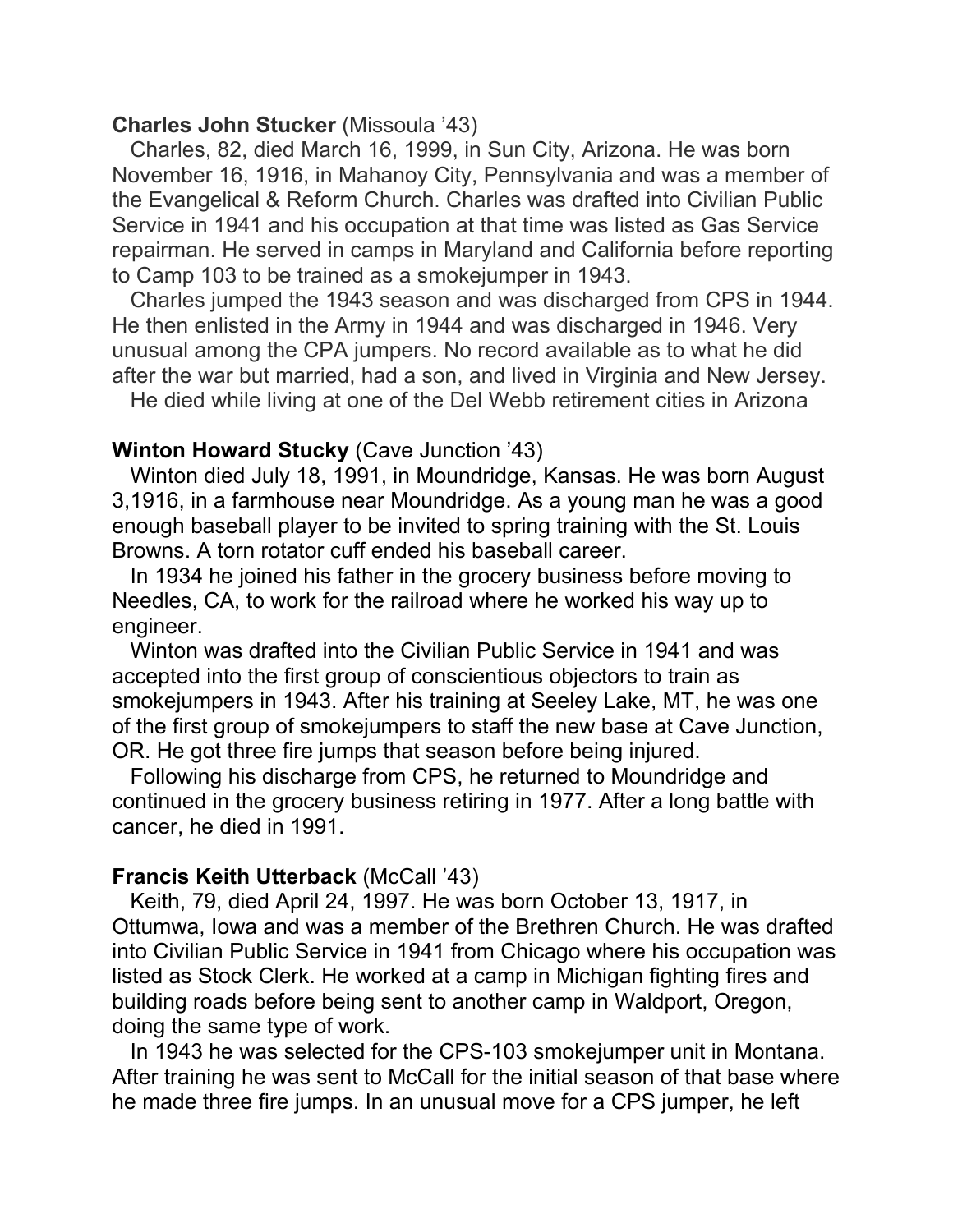public service in 1944 and enlisted in the Army Air Corps. Keith was discharged in 1945.

 He married Ester who was an Army Air Corps nurse, had four children and lived in Wheaton, Illinois, for a time. His occupation was listed as carpenter/builder. Keith is buried in Clarendon Hill Cemetery, Darien, Illinois.

### **William Vincent Wallace** (Missoula '43)

 Bill died February 15, 1995, in Berkeley, California. He was born November 5, 1912, in San Anselmo, California and was a graduate of the University of Minnesota with a degree in Public Health. Bill also graduated with a degree in Mechanical Engineering from the University of California Berkeley. He was owner of an engineering and contracting firm and an instructor at Contra Costa Community College 1958-76.

Note: not listed in Missoula records but is listed in CPS-103 master files and has a photo of him in his smokejumper outfit. Did he fail to finish training?

### **Richard S. Weaver** (Missoula'43)

 Richard died July 27, 2014, of heart failure at age 94. Richard was not a jumper but served as an administrative assistant to the program. He was a pilot and arrived in Missoula with his own open-cockpit, biplane. In his spare time, he gave pilot lessons to some of the jumpers.

 His wife, Virginia, served as camp nurse. She is still alive and residing in Sunset Retirement Community. Richard was a Mennonite minister, serving several churches in his day, and retiring in 2003 from Staunton Mennonite Church.

### **Florence H. Wenger** (CPS-103)

 *Florence is included as her husband, Roy, administered Civilian Public Service Camp 103 at Missoula during the war years 1943-45. She went through smokejumper training but was not allowed to jump—a woman ahead of her time. (Ed.)*

 "When I retired in 1980, one of my colleagues noted that four was very prominent in my career. I had attended four universities, had taught at four levels, taught at four universities, in four states and on four continents and was retiring after 44 years in education."

 Florence grew up near Toledo, Ohio, and attended small country school. She was feisty— "I received my second spanking in school in the  $5<sup>th</sup>$  grade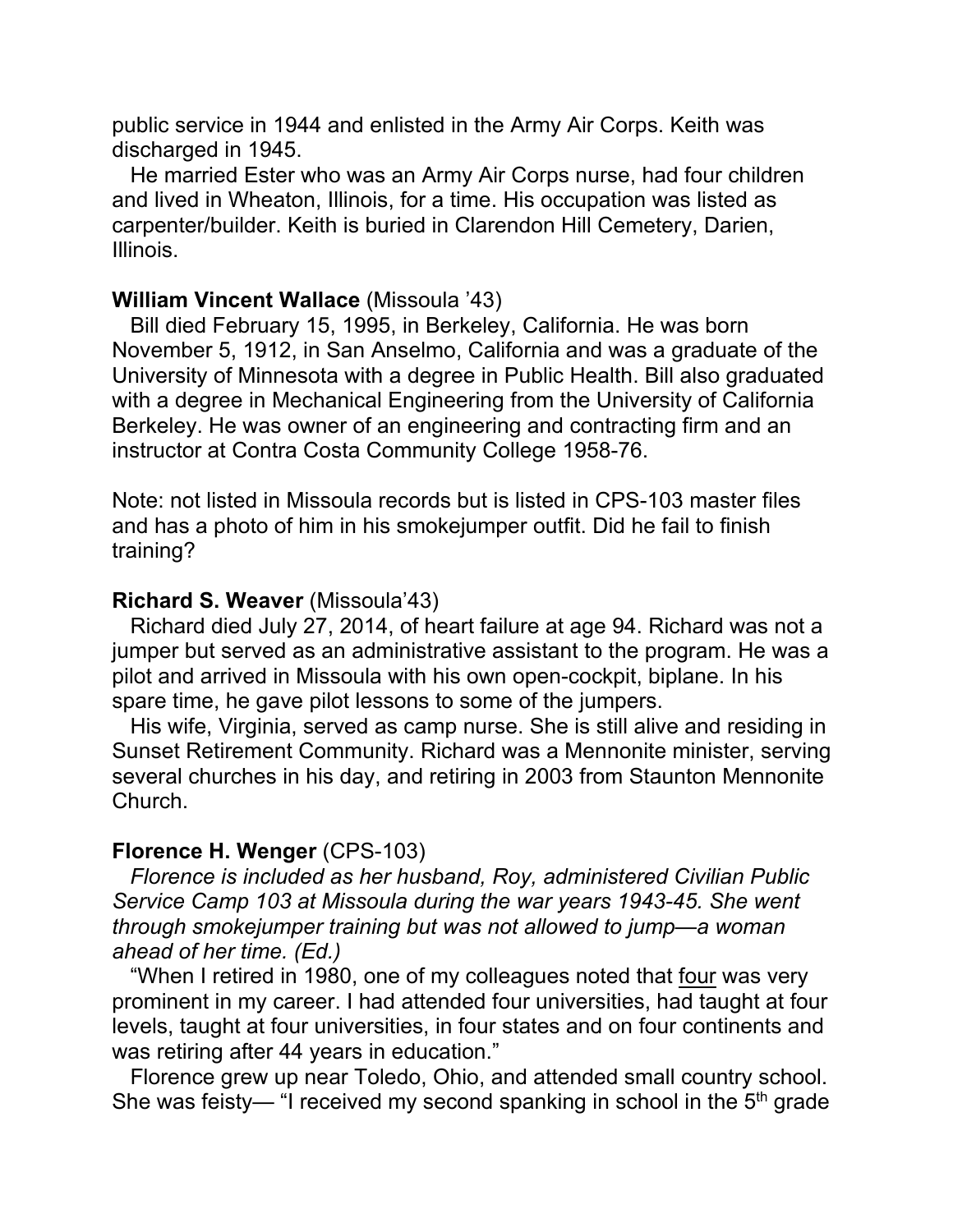when the boy in from of me turned over my inkwell and ruined my favorite book. I instantly clobbered his towhead with the inky side of the book."

 She attended Bowling Green University for two years and got a teaching certificate. It was in the middle of the Depression and jobs were hard to find. In 1932 at age 18, she was hired to teach first grade at the school she attended at a younger age. Florence attended Ohio State during the summers.

 She married Roy Wenger in 1942 and went to Seeley Lake in 1943 where Roy was to be Camp Director for the newly formed CPS-103 smokejumper unit. Florence went through smokejumper training that year.

 After the war, she taught at the University of Montana, graduate school at Ohio State, teaching at Ohio State, teaching at the American School in Japan, Akron University, Bowling Green University, Kent State—a career too lengthy to cover here. Florence died December 12, 1989.

### **Williams Clayton "Bill" Wood** (Missoula '43)

 Bill died December 17, 2001, in Tigard, Oregon at the age of 79. He was born August 16, 1922, in Missoula, Montana. He attended Roosevelt Grade School and graduated from Missoula County High School in 1940. He played basketball in high school and attended the University of Montana for two years, majoring in wildlife. He was deferred from military service.

 In 1942, Bill was working for the U.S. Department of Justice, Immigration and Naturalization Service (INS) at Fort Missoula. From 1941 to 1943, 1,200 people of Italian descent were detained at Fort Missoula. Bill would have been one of the INS employees processing and guarding the detainees. In late 1942, Bill started working for the Forest Service and in 1943 he was a smokejumper in Missoula, training at Nine Mile and Seely Lake. In 1943 he was promoted to squadleader, training conscientious objector smokejumper recruits in the techniques of firefighting, and serving as a spotter for their jumps.

 Bill continued smokejumping through 1953 and was one of the primary Missoula smokejumpers making rescue jumps. Bill was the "Rescue Foreman" at Missoula. During his 11 years as a smokejumper, he made nine documented rescue jumps, rescuing, and rendering first aid to people who had been injured, usually hunters, in the back country.

 On some rescues, Dr. Amos P. Little, a Helena Montana physician who trained in the smokejumping program in 1945, jumped to administer first aid to the most seriously injured. In addition, Bill had at least 18 fire jumps.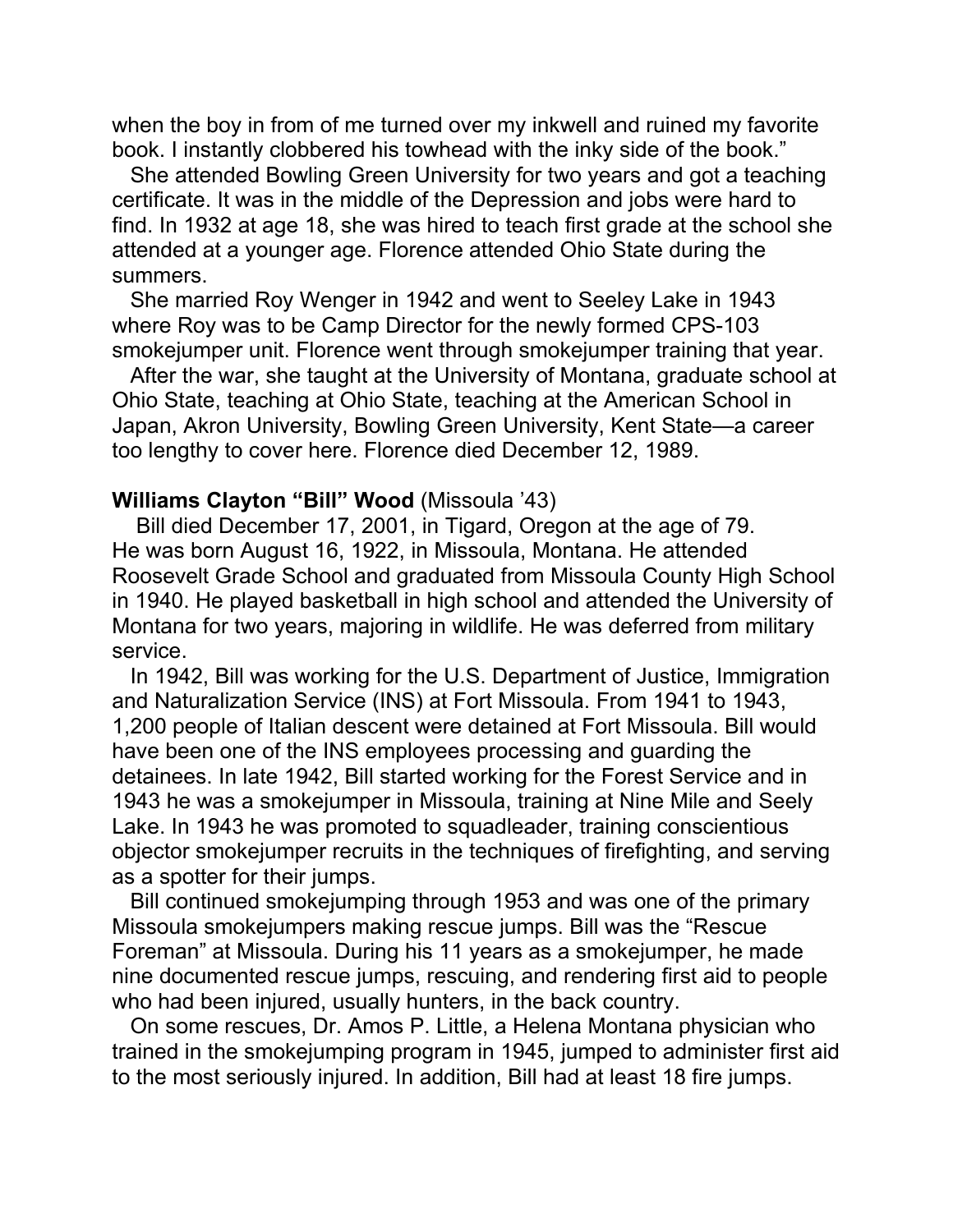Bill was part of a search party to locate a crashed Army B-25 bomber 12 miles southeast of Missoula. The plane crashed on November 30 on Miller Ridge, 1.5 miles east of Miller Peak on the Lolo National Forest. The pilot and two crew members were killed instantly. The pilot, a Missoula native, was coming home on leave and tried to land at Hale field. A low ceiling was reported at the time of the crash. Making the rescue jump with Bill was Dr. Amos Little from the Second Air Force Search and Rescue Division, Great Falls, Montana, and Wag Dodge.

 All smokejumpers and Forest Service employees were saddened by the loss of life on the Mann Gulch Fire in 1949. Bill was not directly involved in the fire. However, he asked Smokejumper Foreman Fred Brauer if he should prepare for a rescue mission to Mann Gulch. Fred told Bill that a rescue mission would not be needed.

In 1954, Bill began a career as an Equipment Development Specialist

#### **Floyd F. Yoder** (Cave Junction '43)

 Floyd, 89, died July 4, 2009, in Iowa City, Iowa. He was born on a family farm April 13, 1920, near Kalona, Iowa into a family of seven children. Floyd graduated from Kalona high school where he played basketball and was all-conference for two years in football in addition to being Junior class president.

 Floyd was drafted into Civilian Public Service in 1942 and was in the first group of 60 CPS men to start smokejumper training at Seeley Lake. Floyd then was among the group of 10 that went to Cave Junction, Oregon, to start a new smokejumper base where he jumped for two seasons.

 After the war he returned to Kalona and dairy farming which he did for the next 32 years. Floyd was a leader in the Mennonite Church in the Kalona.

#### **Robert Dale Yoder** (Missoula '43)

 Dale, (61-62), died (body was found) August 8, 1980, in Valdez, Alaska. No details as to why listed like this. He was born December 27, 1917, Aurora, Oregon. Dale was a member of the Mennonite Church and entered Civilian Public Service in 1942 from Hillsboro, Oregon. His occupation at the time was listed ad Sheet Metal Worker.

 He was first assigned to Camp 21 at Cascade Locks, Oregon, where he did fire suppression and prevention work. From there he went to Camp 31 at Camino, California, a USFS camp, and did more of the same type of work. Dale was well prepared for the 1943 assignment to be trained as a smokejumper. He jumped at Missoula 1943-44 and transferred to Cave Junction, Oregon, for the 1945 season.